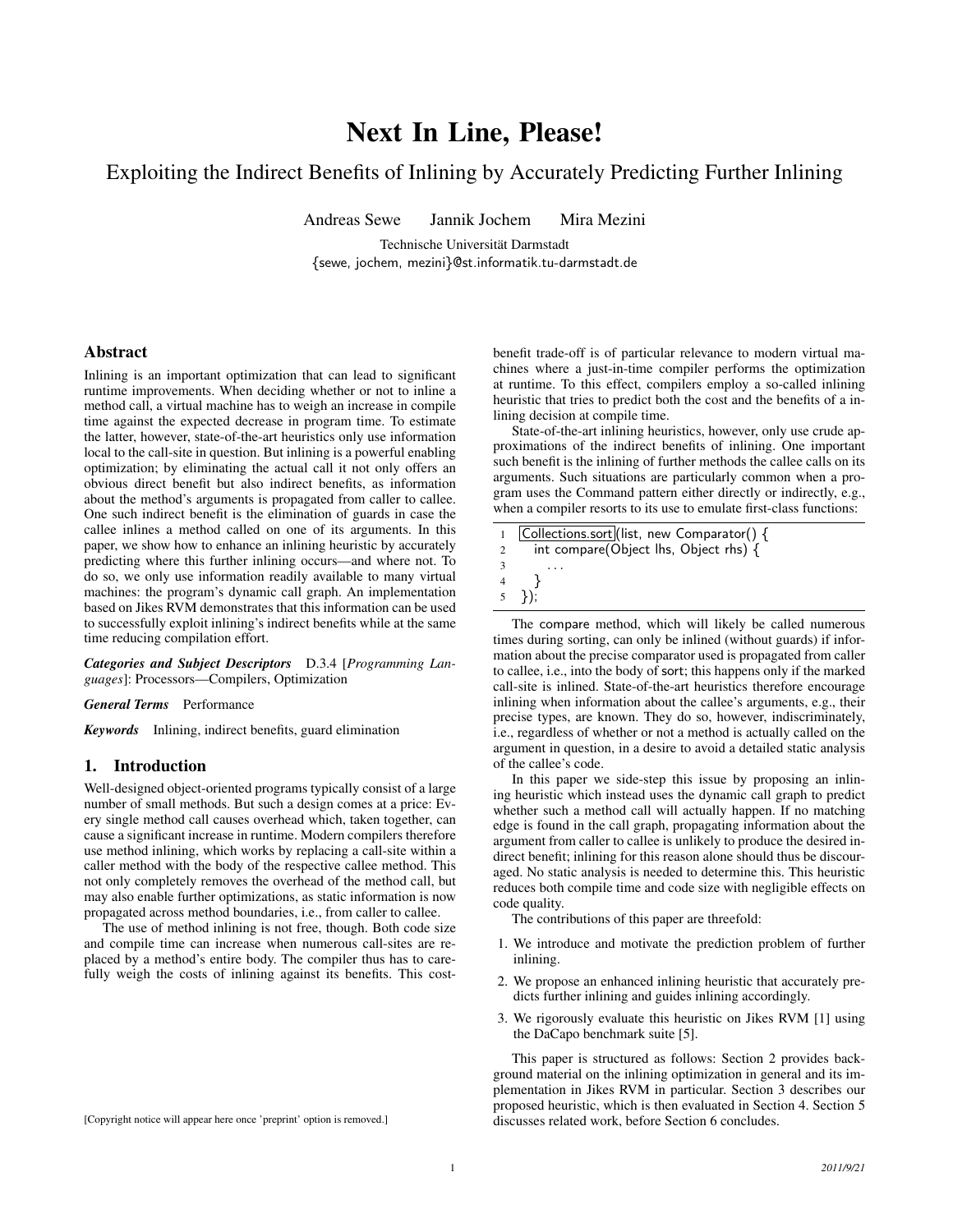# <span id="page-1-0"></span>2. Background

In this section, we first provide some background on the inlining optimization together with a concise notation to reason about how detailed information about the reference arguments can enable guardless inlining. We then give an overview of the inlining heuristic used by Jikes RVM [\[1\]](#page-9-0).

### 2.1 The Inlining Optimization

Inlining is the process of replacing a method's call-site with the body of said method. This optimization avoids creating a stack frame for the callee method and transferring control from caller to callee and back. Furthermore, in object-oriented languages, where calls are dynamically dispatched, the cost of dispatching can often be avoided by exploiting the fact that in practice many call-sites are monomorphic rather than polymorphic [\[15\]](#page-9-2).

*Guarded and Guardless Inlining* While many call-sites are indeed monomorphic, the compiler is not always able to prove this fact statically, e.g., by applying class-hierarchy analysis [\[11\]](#page-9-3). This is particularly true in modern, managed languages like Java, where dynamic class loading can grow the class-hierarchy at runtime.

Still, it may be profitable to inline the most likely callee, even when the compiler is unable to prove that the call-site in question is monomorphic. In such cases, compilers resort to guarded inlining [\[17\]](#page-9-4); they insert so-called guards which test whether some precondition is met before executing the inlined callee. If the guard test fails, dynamic dispatch is performed as a fall-back. In all cases, however, testing a precondition incurs some minor overhead.

While techniques exist to reduce the overhead of guarded inlining [\[2,](#page-9-5) [12\]](#page-9-6), being able to inline a virtual method without any guard is better still. In Java, this is mainly possible in two cases:<sup>1</sup> when the receiver's precise type is statically known and when the receiver object already pre-exists the call [\[12\]](#page-9-6).

*Notation* In order to reason about these cases, we next introduce notation to discuss the decision the compiler has to make: "Should a callee  $B.n()$  be inlined into a caller  $A.m()$ ?"

# Notation 2.1.  $A.m() \stackrel{?}{\leftarrow} B.n()$

Note that B above is the actual target of the call. Should the compiler decide to inline such a call, with or without a guard test, an inline sequence is begun. The following notation describes such sequences: "C.o() is inlined into B.n() which is in turn inlined into the root method A.m()."

### Notation 2.2.  $A.m() \leftarrow B.n() \leftarrow C.o()$

Such sequences are of particular interest if inlining propagates information about the method's arguments from caller to callee. We thus extend our notation to include arguments: "Should a callee B.n() be inlined into a caller A.m() if it has an argument of static type C?"

# Notation 2.3.  $A.m() \stackrel{?}{\leftarrow} B.n(C)$

In the above,  $B.n(C)$  has just one argument. It may of course also have several, scalars and arrays alike, of either primitive or reference type. When making inlining decisions, however, it is sufficient to consider the arguments one by one. Moreover, as dispatch in Java is based on a single object only, guard elimination requires information about just the scalar reference arguments; both array and primitives can be ignored. Also, the implicit this argument can, for the purpose of this discussion, be treated like any other argument.

<span id="page-1-1"></span>1 class A { 2 void m() { 3 B b = . . . 4 C c = new D(); 5 b.n(c); // Precise type of argument is D. 6 } 7 } 8 9 class D extends C { . . . }

**Figure 1.** The type of c is known precisely in  $A.m(C)$ ; inlining the marked call-site propagates this information into B.n(C).

<span id="page-1-2"></span>1 class A { 2 void m(C c) { 3 B b = . . . 4 b.n(c); // Argument exists before call to A.m(C). 5 } 6 }

**Figure 2.** The value of c pre-exists the invocation of  $A.m(C)$ ; inlining the marked call-site propagates this information into B.n(C).

Now, it may be the case that the compiler has additional information about an argument, which can be exploited once it has been propagated from caller to callee. One such piece of information is the precise type of an argument at the call-site in question. In the situation depicted in [Figure 1,](#page-1-1) the caller A.m() propagates information about the precise type of an argument into the callee B.n(C), which may allow the compiler to prove call-sites within the callee monomorphic—if the caller is inlined into the callee.

# Notation 2.4. A.m()  $\stackrel{?}{\leftarrow}$  B.n( $D^{\sharp}$  <: C)

Another additional information is that the argument pre-exists the root method. This pre-existence guarantees that the argument's class has been fully loaded before the root method was called [\[12\]](#page-9-6). If a method is called on the argument and the respective call-site is currently provably monomorphic, then no guard is necessary to inline the call. While it is still possible that the call-site may become potentially polymorphic later on, simply recompiling the calling method is enough to ensure that dynamic dispatch is handled correctly in all cases; neither on-stack replacement [\[13\]](#page-9-7) nor code patching [\[8\]](#page-9-8) are necessary. In the situation depicted in [Figure 2,](#page-1-2) the caller A.m(C) propagates the information that the argument that pre-exists its own invocation into the callee  $B.n(C)$ —if the latter is inlined into the former.

**Notation 2.5.** A.m(
$$
C^{\flat}
$$
)  $\stackrel{?}{\leftarrow}$  B.n( $C^{\flat}$ )

In either case, information about the argument of  $B.n(C)$  is propagated during inlining into  $A.m($ ...). If  $B.n(C)$  now calls a method on the argument in question, guardless inlining becomes possible. In fact, Jikes RVM's inlining heuristic already handles both of these cases: precise and extant arguments.<sup>2</sup>

#### <span id="page-1-3"></span>2.2 The Inlining Heuristic of Jikes RVM

Jikes RVM [\[1\]](#page-9-0) has two compilers: an extremely fast baseline compiler and a much slower optimizing compiler. Only the latter performs inlining, guided by a so-called inline oracle [\[16\]](#page-9-9).

<sup>&</sup>lt;sup>1</sup> Another case is when the receiver's precise type is unknown, but final classes and methods make it possible to deduce a single target method.

<sup>&</sup>lt;sup>2</sup> In Jikes RVM, pre-existing arguments are called extant; both terms are used interchangeably in this paper.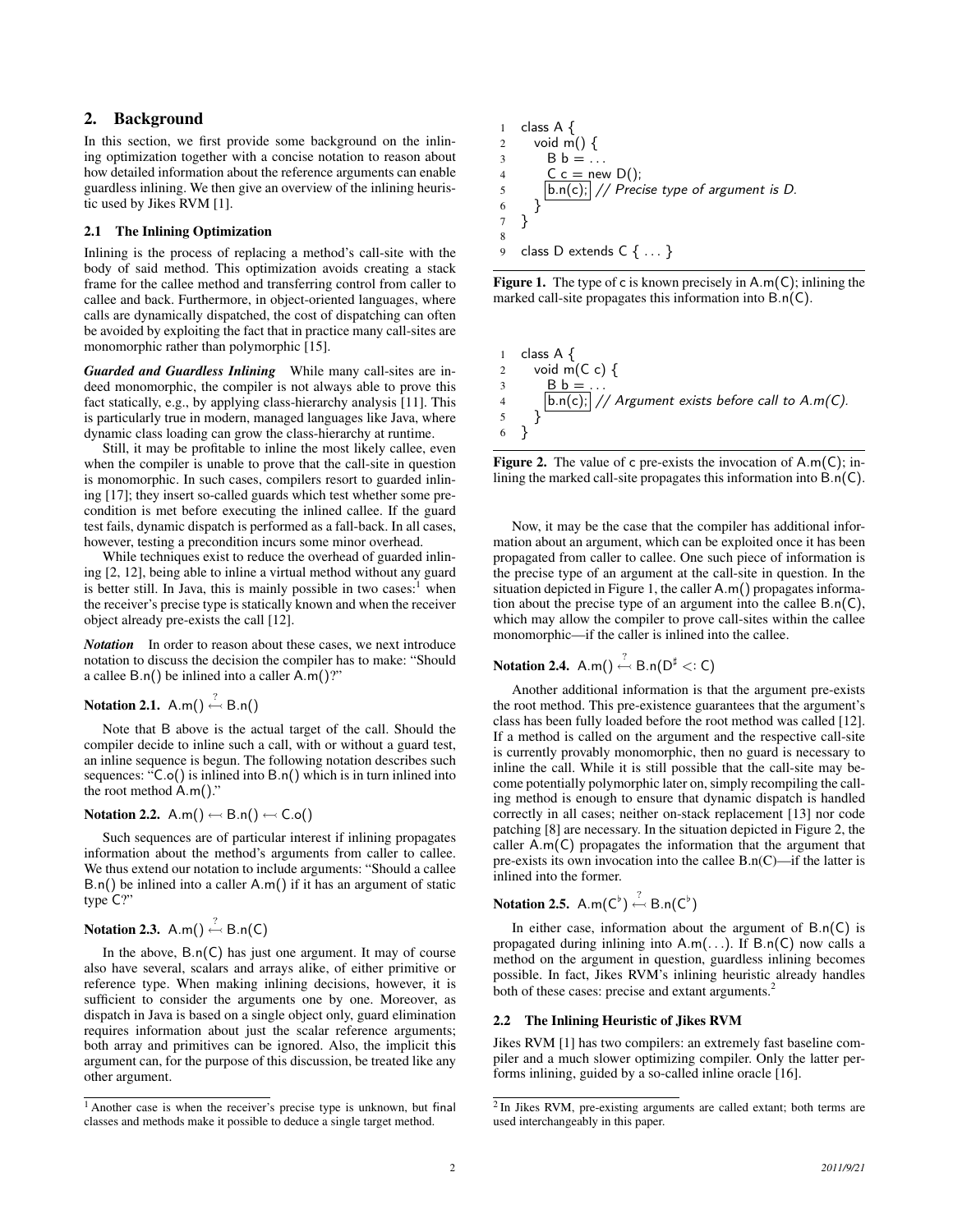<span id="page-2-1"></span>

| Information                               | Reduction |
|-------------------------------------------|-----------|
| Reference argument of precise type        | 15%       |
| Reference argument pre-exists method call | 5%        |
| Non-null object constant                  | 10%       |
| null constant                             | 10%       |
| Integer constant                          | 5%        |
| Array argument of precise type            | 5%        |
| No aastore check required                 | 2%        |

Table 1. Estimated reductions in a method's size if additional information is available about an argument.

*The Inline Oracle* This oracle bases its inlining decisions (no inlining, guarded inlining, guardless inlining) on both static and dynamic information available in the current compilation context. Static information includes a method summary of the callee including an estimate of its size as well as the types of both the call's receiver object and the call's arguments, approximated statically through intra-procedural dataflow analysis. Dynamic information includes the hotness of the call-edge in question. Furthermore, the inline oracle is influenced by compiler settings; more than 20 options exist to fine-tune the cost-benefit analysis performed by the oracle. The actual decision is reached in a five-step process:

- 1. Reject certain callees which should not (@NoInline-annotated methods) or cannot (native methods) be inlined.
- 2. Accept trivial callees, i.e., methods of negligible size.
- 3. Use the dynamic call graph to identify the dynamic targets of the potentially polymorphic call-site.
- 4. For each dynamic target, decide whether inlining is desirable.
- 5. Choose appropriate guards for each desirable target.

Of these five steps, the last three are performed only at higher optimization levels (O1–O2). The most complex step thereby is the fourth, in which the oracle performs a cost-benefit analysis for each dynamic target.

*Cost-benefit Analysis* To estimate the cost, the oracle estimates both the size of the callee as well as the size of any guards necessary. If the inline oracle has additional information about the callee's arguments, it will reduce its estimate of the callee's size accordingly. Each argument is considered separately, the respective reductions are added together and finally applied to the size estimate. The maximum reduction is limited to 40%; thus, the final size estimate is at least 60% of the original estimate. [Table 1](#page-2-1) shows the (per-argument) size reductions attributed by default to various information about the arguments.

If the callee's size, after all reductions have been applied, is below some configurable threshold, the callee is inlined, a strategy remarkably similar to that of the Self-93 compiler [\[17\]](#page-9-4). At first glance, the oracle hereby seems to consider the cost of inlining only. But benefits are also, albeit indirectly, factored into the costbenefit trade-off: by reducing the cost of inlining. Since the costbenefit trade-off is a simple inequation, reducing the cost has the same effect on the final inlining decision as increasing the benefit.

*Prevalence of Precise and Extant Arguments* [Table 2](#page-2-2) shows how often the precise type of an argument or its pre-existence are known to the optimizing compiler of Jikes RVM, i.e., how prevalant precise and extent arguments are in practice. The first pair of columns shows the percentage of non-receiver scalar reference arguments that are extant or precise, respectively. The next pair of columns shows the percentage of extant or precise receivers, which

<span id="page-2-2"></span>

|                  | Non-receiver<br>Arguments $[\%]$ |         | Receivers<br>Arguments $[\%]$ |                | All<br>Arguments $[\%]$ |                |
|------------------|----------------------------------|---------|-------------------------------|----------------|-------------------------|----------------|
| <b>Benchmark</b> | Extant                           | Precise |                               | Extant Precise |                         | Extant Precise |
| antlr            | 21.11                            | 39.46   | 26.41                         | 38.88          | 25.09                   | 38.95          |
| bloat            | 19.90                            | 44.87   | 7.87                          | 69.12          | 12.78                   | 59.22          |
| chart            | 8.93                             | 37.55   | 6.77                          | 70.71          | 7.75                    | 55.76          |
| fop              | 43.08                            | 22.56   | 34.91                         | 34.36          | 39.29                   | 28.01          |
| hsqldb           | 21.74                            | 13.64   | 15.10                         | 29.08          | 18.56                   | 21.00          |
| ivthon           | 43.75                            | 14.83   | 27.42                         | 46.78          | 36.89                   | 28.27          |
| luindex          | 6.83                             | 61.12   | 38.39                         | 22.81          | 31.64                   | 30.86          |
| lusearch         | 22.36                            | 40.39   | 60.60                         | 22.05          | 51.82                   | 26.26          |
| pmd              | 11.29                            | 27.49   | 17.89                         | 43.42          | 14.82                   | 35.98          |
| xalan            | 35.50                            | 11.88   | 27.31                         | 25.83          | 30.71                   | 20.05          |
| Average          | 23.45                            | 31.38   | 26.27                         | 40.30          | 26.94                   | 34.44          |

Table 2. Prevalence of precise and extant scalar reference arguments in the Dacapo benchmark suite [\[5\]](#page-9-1), eclipse excluded (Arithmetic mean of 10 compilation plans / benchmark).

are by definition scalars of reference type. The last two columns show the respective percentages for all arguments, whether explicit or implicit, i.e., the receiver. As can be seen, size reductions due to additional information about an argument are frequent. In fact, 58.9 % of methods have at least one precise or extant argument.

### <span id="page-2-0"></span>3. Problem and Proposed Solution

The inlining heuristic of Jikes RVM, briefly described in [Sec](#page-1-3)[tion 2.2](#page-1-3) above, has one conceptual flaw: It always reduces its size estimate for the callee when one of its arguments is of a precise type or pre-existent. It does so regardless of whether or not it is likely that some indirect benefit will manifest itself when the callee is inlined. For a callee which, e.g., simply stores its argument in a field or even ignores it altogether, knowledge about the precise type of said argument or about its pre-existence is worthless. In other words, the existing inlining heuristic of Jikes RVM makes no effort to predict whether the information about reference arguments can actually be used to good effect; it simply applies some blanket reductions to the callee's size (cf. [Table 1\)](#page-2-1).

Our proposed heuristic provides a partial remedy to this conceptual flaw: It makes a prediction based on information available in the dynamic call graph: Only if there exists an edge in the dynamic call graph which suggests that a method will be called on one of the callee's arguments and if the information known about that argument can be exploited, then inlining the callee should be encouraged, e.g., by applying a size reduction.

For purpose of illustration, consider the situation in [Figure 1](#page-1-1) again. Assuming the class hierarchy depicted in [Figure 3,](#page-3-1) the dynamic call graph will contain an edge  $B.n(C) \rightarrow D.o()$  if the former method calls the latter on its argument. However, such an edge may also be present for other reasons, e.g., if B.n(C) calls said method on a different instance. A heuristic that relies solely on call-graph profiles to decide the problem A.m()  $\stackrel{?}{\leftarrow}$  B.n( $D^{\sharp}$  <: C) will occasionally operate under wrong assumptions. In the following, we are thus careful to use the phrase "an edge *suggests* that a method was called on the argument" when we codify the conditions under which information about the argument can be exploited.

*Precise-induced Edges* In the previous example, the precise type matched the edge's target class. However, the situation is not always as simple as this: When the heuristic decides the problem A.m()  $\stackrel{\leftarrow}{\leftarrow}$  B.n( $G^{\sharp}$  <: C) an edge B.n(C)  $\rightarrow$  G.o() suggests an in-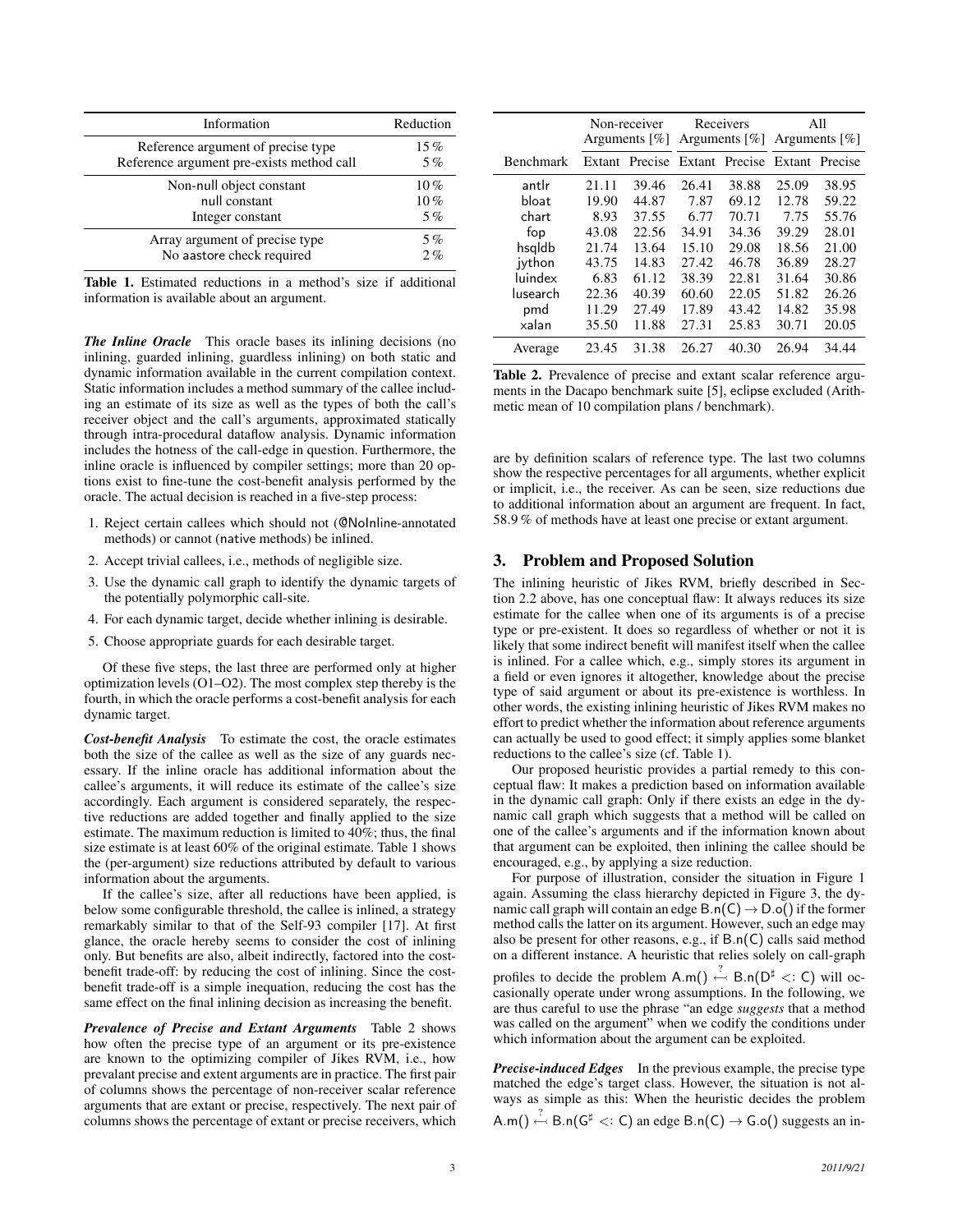<span id="page-3-1"></span>

Figure 3. A class hierarchy with a virtual method o().

direct benefit whereas an edge  $B.n(C) \rightarrow C.o()$  does not. This gives rise to the following definition.

Definition 3.1. *Given a method* B.n(D<sup>♯</sup> <: C) *and a complete*  $d$ ynamic call graph, an edge  $B.n(C) \rightarrow C'.o()$  with  $D <: C'$  is *called* precise-induced *iff*  $(\nexists E.o() )\nD' \lt E E \leq C'.$ 

In other words, if a method  $B.n(C)$  calls a method  $o()$  on its argument of precise type D, then the call graph will show an edge from  $B.n(C)$  to the first definition of  $o()$  found when traversing the class hierarchy from D upwards. This edge is called *preciseinduced*.

*Extant-induced Edges* If the argument in question is extant rather than precise, the above definition has to be modified accordingly; the argument's dynamic type can now not only be any subtype of the argument's static type but also, in certain cases, one of its supertypes.

Definition 3.2. *Given a method* B.n(C♭ ) *and a complete dynamic call graph, an edge*  $B.n(C) \rightarrow D.o()$  *with*  $D <: C$  *is called* extantinduced. Furthermore, an edge B.n(C) → C'.o() with C <: C' is also called extant-induced if  $(\nexists C'' \circ ()) C$  <: C'' <: C'.

Note that both of the above definitions refer to a *complete* dynamic call graph. Of course, in practice the dynamic call graph is often incomplete. However, the adaptive optimization system [\[3\]](#page-9-10) of Jikes RVM only selects frequently executed methods for recompilation with the optimizing compiler. When the optimizing compiler has an inline decision to make, it is therefore probable that the callee has already been executed a number of times; thus, a call-graph edge probably already exists.

If deciding an inlining problem  $A.m() \stackrel{?}{\leftarrow} B.n(C)$  our proposed heuristic therefore attributes a size reduction only if the dynamic call graph contains either a precise-induced or an extant-induced edge targeting a method on the argument in question. If no such edge exists, a positive decision of  $A.m() \leftarrow B.n(C)$  is unlikely to result in further inlining.

However, even if further inlining takes place, this does not always mean that a size reduction is warranted for. In particular, non-virtual calls never require a guard to inline. Our heuristic therefore consults the dynamic call graph to ensure that the source of the (precise- or extant-induced) edge corresponds to either an invokevirtual or invokeinterface instruction before it attributes the corresponding size reduction (cf. [Table 1\)](#page-2-1). If the call was made using a invokestatic or invokespecial instruction instead, inlining it without a guard is already possible without additional information; a size reduction is unwarranted for.<sup>3</sup>

# <span id="page-3-0"></span>4. Evaluation

We next answer several questions regarding our proposed heuristic: What is the per-decision quality of the proposed heuristic and how does it compare to the default heuristic? And what are the heuristics' effects on compile time, program time, and overall runtime?

Our evaluation uses the popular DaCapo benchmark suite (release 2006-10-MR2) [\[5\]](#page-9-1), although the eclipse and chart benchmarks occasionally had to be excluded for technical reasons. Unless otherwise noted, we use rigorous replay compilation [\[14\]](#page-9-11) and perform matched-pair comparisons with 10 compilation plans per benchmark. To account for the influence of processor architecture, all measurements were performed on two quite different machines:

- A 2004 single-core AMD Athlon 64 3200+ processor clocked at 2.2 GHz, with 64 KiB L1 data and instruction caches, 512 KiB L2 cache, and 1024 MiB RAM running a 32-bit version of GNU/Linux (Kernel 2.6.32).
- A modern 4-core/8-thread Intel Core i7-870 processor clocked at 2.93 GHz with  $4 \times 32$  KiB L1 data and instruction caches,  $4 \times 256$  KiB L2 cache, 8 MiB L3 cache, and 4096 MiB RAM running a 64-bit version of GNU/Linux (Kernel 2.6.32).

A production configuration of Jikes RVM (SVN revision 16061) was used, in which most VM code is compiled aheadof-time at the highest optimization level (O2). When compiling the boot-image, which contains the VM's code, we resort to the default heuristic of Jikes RVM; only code compiled at runtime is affected by our proposed heuristic. The VM's heap size was fixed at 512 MiB to reduce non-determinism due to garbage collection.

### 4.1 Per-Decision Quality of Inlining Heuristics

The heuristic proposed in [Section 3](#page-2-0) uses the notions of precise- and extant-induced edges to predict whether a given method will call another method on one of its precise or extant arguments. If this is the case, it is likely that the latter method can be inlined as well. In the following, we will evaluate how accurate these predictions are in practice by comparing them with the actual inlining decisions made by Jikes RVM's (default) inline oracle.

Our evaluation records all inlining problems decided by the default heuristic of Jikes RVM. Since our proposed heuristic never causes more inlining than the default, basing evaluation of the former on inlining problems encountered by the latter is reasonable.

Of all problems  $A.m() \stackrel{?}{\leftarrow} B.n(D^{\sharp} <: C)$  and  $A.m() \stackrel{?}{\leftarrow} B.n(C^{\flat})$ decided during the benchmark runs, we exclude those where the default heuristic decides not to inline:  $A.m() \nleftrightarrow B.n(C)$ . This is again reasonable, as further inlining becomes obviously impossible when there is no inlining in the first place. But if the default heuristic does decide to inline, there are four cases to consider:

- **True positive**  $(t_{+})$  The heuristic under evaluation correctly predicts further inlining suggestive of indirect benefits (cf. [Sec](#page-2-0)[tion 3\)](#page-2-0):  $(\exists C'.o()) \land m() \leftarrow B.n(C) \leftarrow C'.o(),$  with a preciseor extant-induced edge  $\check{\mathsf{B}}.\mathsf{n}(\mathsf{C}) \to \check{\mathsf{C}}'.\mathsf{o}(\mathsf{C})$ .
- **False positive**  $(f_{+})$  The evaluated heuristic incorrectly predicts such further inlining.
- True negative  $(t_+)$  The evaluated heuristic correctly predicts that no such further inlining occurs.
- **False negative**  $(f_+)$  The evaluated heuristic incorrectly predicts that no such further inlining occurs.

By classifying each prediction made by the heuristic under evaluation, we can now assess their quality using four standard metrics for information-retrieval systems shown in [Figure 4:](#page-4-0) accuracy, F1 measure, precision and recall.

<sup>&</sup>lt;sup>3</sup> Interestingly, in its method-size estimate (cf. [Section 2.2\)](#page-1-3), Jikes RVM treats virtual and non-virtual calls as incurring the same cost.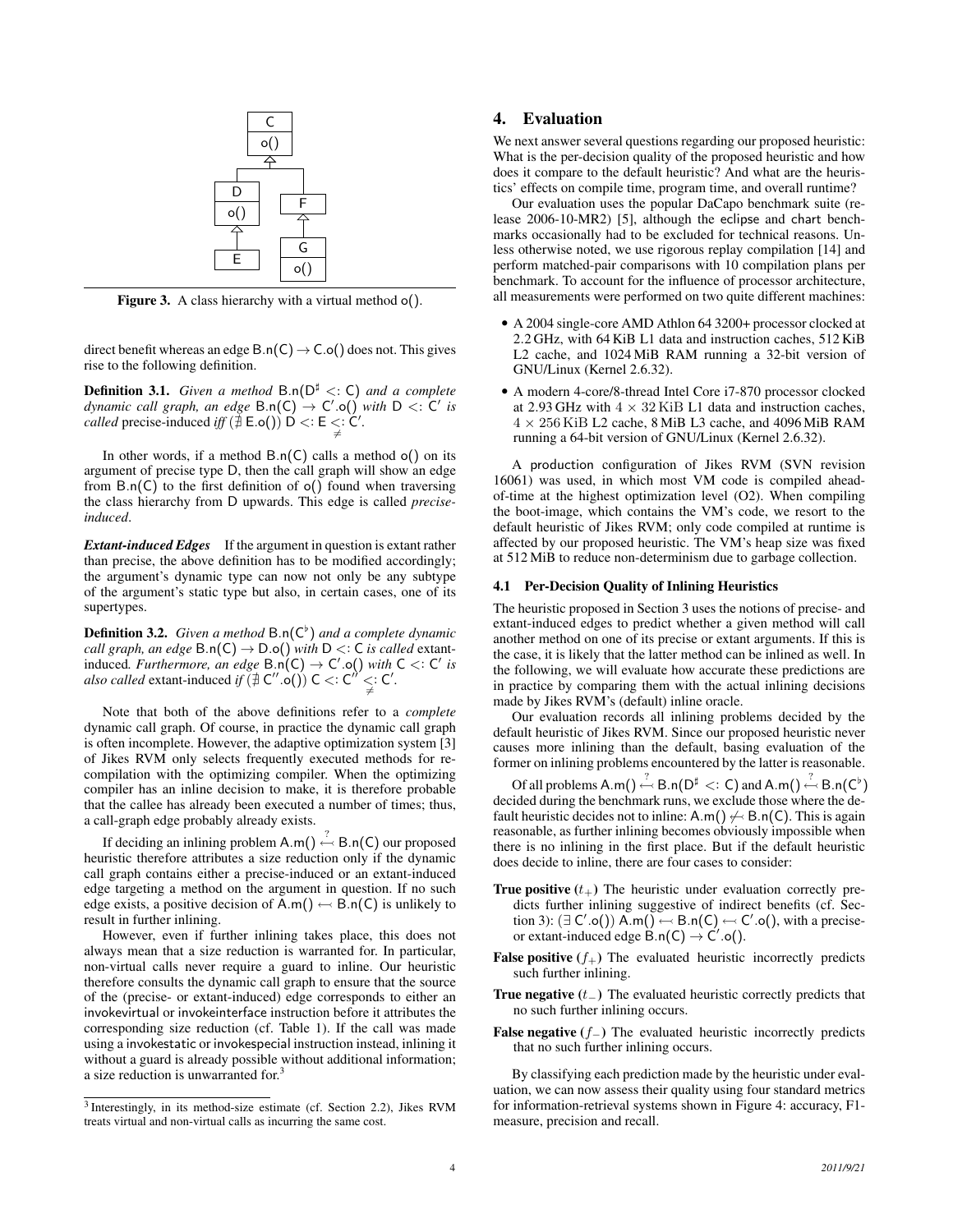<span id="page-4-0"></span>

| Accuracy = $\frac{1}{t_{+} + f_{+} + t_{-} + f_{-}}$ | $t_{+} + t_{-}$                                                                                        | Precision = $\frac{1}{t_{+} + f_{+}}$ |                 |
|------------------------------------------------------|--------------------------------------------------------------------------------------------------------|---------------------------------------|-----------------|
|                                                      | F1-Measure = $2 \times \frac{\text{Precision} \times \text{Recall}}{\text{Precision} + \text{Recall}}$ | Recall $=\frac{t_+}{t_+}$             | $t_{+} + f_{-}$ |

Figure 4. Standard metrics for information-retrieval systems.

The accuracy is the ratio of correct predictions to the number of all predictions. The so-called F1-measure is the harmonic mean of precision and recall, where precision measures how often further inlining actually occurs when predicted by the heuristic and recall measures how often further inlining was predicted correctly by the heuristic when it actually occurs. The higher the precision, the less likely it is for the compiler to inline a callee just because of an unwarranted size reduction. The higher the recall, the more likely it is that the compiler exploits all opportunities for further inlining. For the proposed heuristic, low recall is caused by an incomplete dynamic call graph.

Using these metrics we can compare the proposed heuristic with the heuristic employed by the default inline oracle; the latter optimistically "predicts" further inlining for all precise and extant arguments. We also compare our proposed heuristic to a hypothetical random heuristic, which predicts further inlining and consequently awards size reductions with probability  $\mu$ , which is the overall probability with which further inlining along a precise- or extant-induced edge actually occurs during benchmark execution.

[Figure 5](#page-5-1) summarizes the results for the three heuristics considered. The accuracy of the proposed heuristic is good, ranging from 89.94 % (jython) to 97.47 % (pmd). In fact, it is always better than the random heuristic. Both the proposed and the random heuristics outperform Jikes RVM's inlining heuristic by a large margin; the default heuristic's accuracy is at most 19.93 %.

The high accuracy of the proposed heuristic is mainly due to its high precision; whenever it predicts further inlining, such inlining is very likely to actually occur. Both the default and the random heuristic have equally low precision; the default heuristic always predicting further inlining is as likely to be correct as simply predicting this fact with probability  $\mu$ . The default heuristic's low precision is also the reason for its low accuracy. In fact, its precision and accuracy are exactly the same, as the heuristic never makes a negative prediction—be it false or true negative.

In contrast to the proposed and random heuristics, however, the default heuristic has perfect recall. As it always awards a size reduction for precise- or extant arguments, it never misses an opportunity to perform further inlining. But while recall of the proposed heuristic is less than perfect, it is still much better than that of the random heuristic, which is again  $\mu$ .

To summarize, the quality of the proposed heuristic is high: Both its accuracy and F1-measure are superior to the default and random heuristic.

### 4.2 Performance Measurements

As we have shown in the previous section, our proposed heuristic makes high-quality predictions. However, this does not necessarily mean that it improves program time. The slightly lower recall in particular may mean that our proposed heuristic misses important inlining opportunities which the default heuristic would have exploited. In the following, we thus present a series of performance measurements comparing both heuristics: the default heuristic of Jikes RVM and our proposal.

The implementation of our proposed heuristic is deliberately minimal. The presence or absence of precise- and extant-induced edges only determines whether the respective size reduction is awarded; all other reductions are awarded as before (cf. [Table 1\)](#page-2-1).

*Performance with Replay Compilation* The first set of measurements has been conducted using replay compilation [\[14\]](#page-9-11), a methodology to control the non-determinism inherent in modern VMs that perform adaptive optimizations [\[3\]](#page-9-10). First, optimization decisions made during an invocation of the benchmark are recorded in a socalled compilation plan.<sup>4</sup> Then, these decisions are replayed according to the plan in a second invocation of the benchmark. This invocation's first iteration is called the mixed run, while all its other iterations are called stable runs. As we are primarily interested in the trade-off between program time and compile time, our performance evaluation considers the mixed runs only.

[Figure 6](#page-6-0) shows the results for mixed runs of all benchmark's except eclipse, which is incompatible with replay-compilation, on both the Athlon and Core i7 architectures.<sup>5</sup> Each scatter plot depicts the runtime of 20 runs conducted with 10 different compilation plans using the two heuristics of interest: the default heuristic of Jikes RVM and our proposed heuristic. In this matched-pair comparison [\[14\]](#page-9-11) every compilation plan is therefore used twice, once by each heuristic. This ensures that the differences are indeed due to the heuristics used rather than due to different compilation advice. The fact that several benchmarks, e.g., antlr on the Athlon, exhibit outliers serves to illustrate how important it is to consider a large number of compilation plans in one's evaluation.

The scatter plots of [Figure 6](#page-6-0) show compilation time on the x-axis and program time, i.e., time spend outside of the just-intime compiler, on the y-axis. The diagonals thus represent overall runtime; two runs placed on the same diagonal took the same time to complete, even if the time spend within and without the compiler differed. The closer a run is to the plot's lower left corner, the better its performance. In all plots, the distance of two diagonal lines represents 2.5 % of the average runtime of the respective benchmark when using the default heuristic. A higher line density thus indicates larger relative differences between individual runs.

As can be seen in [Figure 6,](#page-6-0) using the proposed heuristic generally decreases compile time. This effect can best be observed for the bloat, hsqldb, and pmd benchmarks on the Athlon and for the bloat and luindex benchmarks on the Core i7. In a few cases, alas, this decrease in compile time is cancelled out by an increase in program time, an effect that can most clearly be observed for the pmd benchmark on the Athlon; the overall runtime stays almost constant. In other cases like bloat, luindex, or hsqldb, however, inlining less but more purposeful does not have a detrimental effect on pure program time; the decrease in compile time hence results in a decrease in runtime as well.

[Figure 7](#page-7-1) summarizes the results of [Figure 6](#page-6-0) for both the Athlon and Core i7 architectures by showing the per-benchmark speed-up. This per-benchmark speed-up is the geometric mean of the 10 individual per-plan speed-ups. As can be seen, for no benchmark besides jython does the proposed heuristic significantly degrade performance. In fact, for six benchmarks (bloat, chart, fop, hsqldb, luindex, and xalan) we observe a significant speed-up of up to 8.4 %. Also, the slowdown in the case of jython has to be taken with a grain of salt: As this benchmark uses a custom classloader which Jikes RVM does not handle properly during replay compilation, about two-thirds of the edges in the dynamic call-graph profile can never be matched as precise- or extant-induced edges; this severely disadvantages the proposed heuristic.

*Performance without Replay Compilation* The proposed heuristic relies on the dynamic call-graph profile to make its predictions. Thus, the closer the profile matches reality, the better predictions

<sup>&</sup>lt;sup>4</sup> In Jikes RVM, each compilation plan consists of compiler advice, an intraprocedural edge profile, and an inter-procedural dynamic call graph profile. <sup>5</sup> For technical reasons, results for chart are only available on the 32-bit version of GNU/Linux, hence on the Athlon architecture.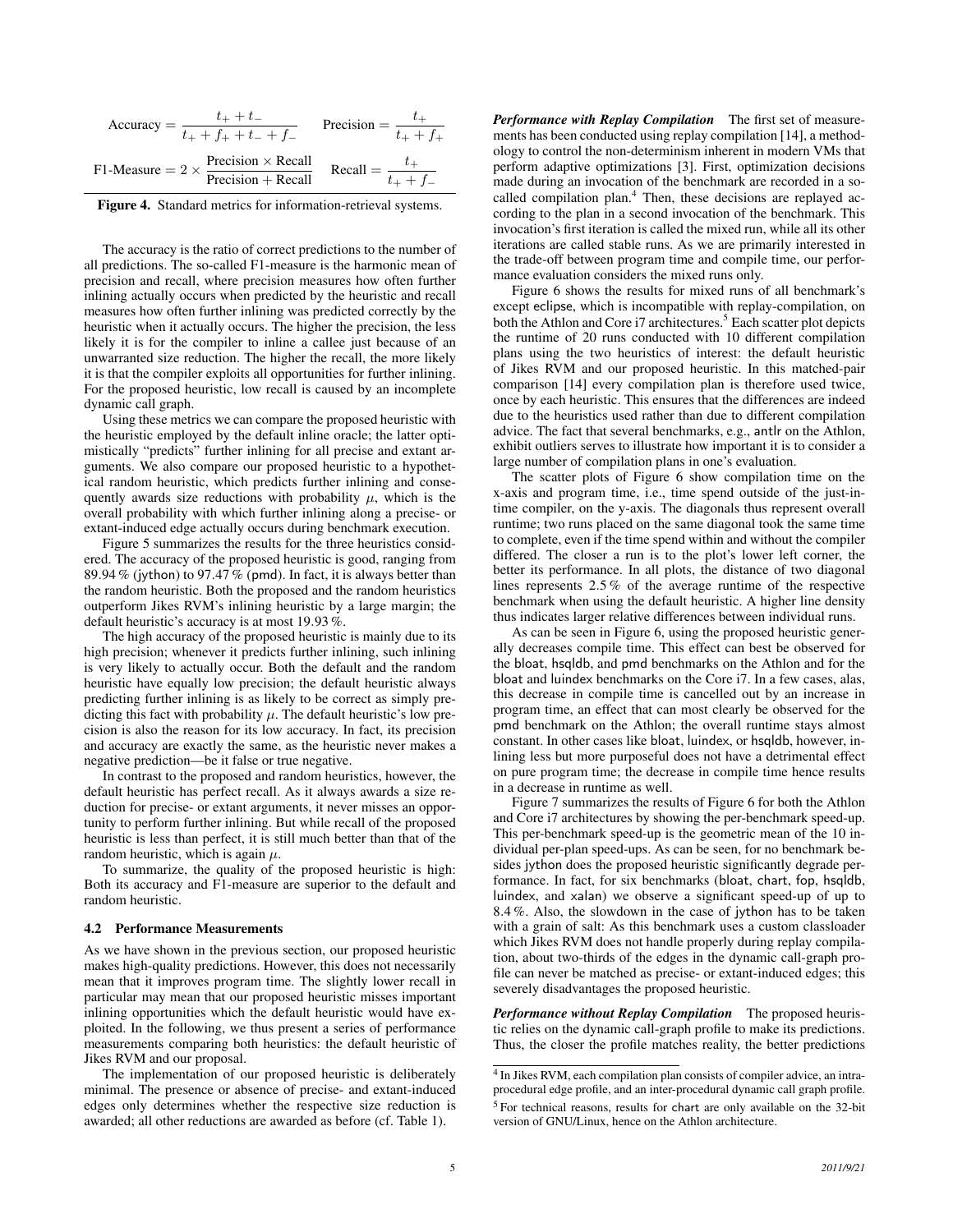<span id="page-5-1"></span>

**Figure 5.** The per-decision quality of three inlining heuristics: the default heuristic of Jikes RVM ( $\blacksquare$ ), the random heuristic ( $\blacksquare$ ), and the proposed heuristic  $(\mathbb{I} \mathbb{I})$ .

the heuristic can make. Now, one effect of replay compilation is that the entire profile is available from the very beginning of the benchmark run. Compared to a non-replay run, during which the profile is build up over time, having the entire profile available immediately may overestimate the heuristic's effectiveness in a real-world, non-replay scenario. We have therefore conducted all our performance measurements also without replay compilation. Figures [8a](#page-8-0) and [8b](#page-9-12) show the results, whereby the former mirrors [Figure 6](#page-6-0) and covers those benchmarks for which replay compilation is supported and the latter covers the eclipse benchmark. Here, each scatter plot depicts 30 runs instead of the 20 runs per benchmark of [Figure 6.](#page-6-0) This increase in the number of runs per benchmark and heuristic, from 10 to 15, compensates the higher degree of non-determinism inherent in measurements made without replay compilation [\[14\]](#page-9-11).

As was the case when using replay compilation, the proposed heuristic significantly reduces compile time. [Figure 9](#page-9-13) shows the speed-up attainable in a non-replay setting. On the one hand, more time is spend compiling in such a setting, as methods may be recompiled several times. On the other hand, the dynamic call-graph profile is less complete than in a replay-setting, which reduces the proposed heuristic's effectiveness.

Note that benchmarks run on the Athlon architecture account for most of the speed-ups observed in this setting. This can be explain by the fact that on this architecture the ratio of compile time to program time is higher; Jikes RVM spends a larger portion of its time compiling. As the proposed heuristic works by reducing (unnecessary) inlining and hence compile time, the overall speed-up is higher on the Athlon than on the Core i7. Whether this bias can be avoided by better tuning the just-in-time compiler towards a particular architecture [\[18\]](#page-9-14) and how this in turn affects the proposed inlining heuristic is beyond the scope of this paper.

### <span id="page-5-0"></span>5. Related Work

The cost-benefit inherent in inlining has been subject to much research, of which we can give only a brief overview here.

Grove et al. [\[15\]](#page-9-2) investigated how offline profiles can be used to predict the receiver class at a given call-site; they then exploited this information by implementing profile-guided inlining. The authors also introduced the k-CCP (Call Chain Profile) model and found that inlining becomes the more effective the more calling context is available at a call-site. This observation is also at the core of this work. However, where the implementation of Grove et al. merely reaps the (indirect) benefits of further inlining, our work actively seeks such situations.

Hazelwood and Grove [\[16\]](#page-9-9) subsequently implemented a contextsensitive inlining heuristic using online profiles. Their heuristic, like ours implemented in Jikes RVM, significantly reduced both compile time and code size at the expense of a minimal performance degradation. Compared to our work, their approach is again reactive rather than proactive.

Bradel and Abdelrahman [\[6\]](#page-9-15) used offline profiles in the form of traces to direct inlining decisions. As the collected traces may span several methods, inline decisions can also account for the benefits of further inlining. While this approach leads to improved code quality, it substantially increases both compile time and code size. Also, unlike re-using the dynamic call graph to direct inlining decisions, collecting traces online would incur extra overhead.

Arnold et al. [\[4\]](#page-9-16) modelled the cost-benefit trade-off inherit to inlining as a knapsack problem. Using this common framework, they compared three inlining heuristics based on the static call graph and the dynamic call graph with either node or edge frequencies. Using offline profiles, the authors approximated the globally opti-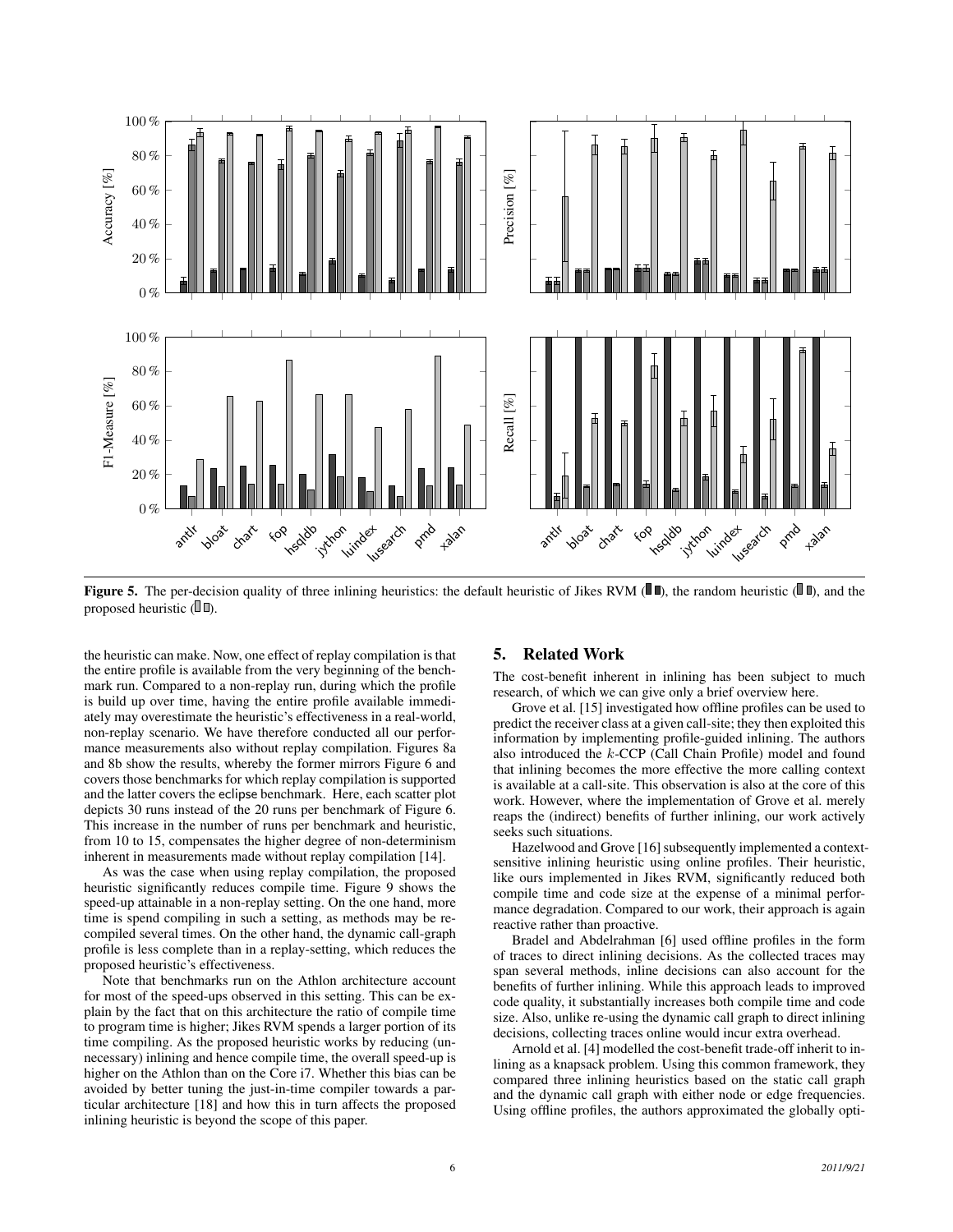<span id="page-6-0"></span>

Figure 6. The effect of the default  $(\blacksquare)$  and proposed heuristics  $(\heartsuit)$  on compile and program time. Each mark represents a benchmark invocation with a single compilation plan (10 plans overall). The diagonal lines represent total runtime.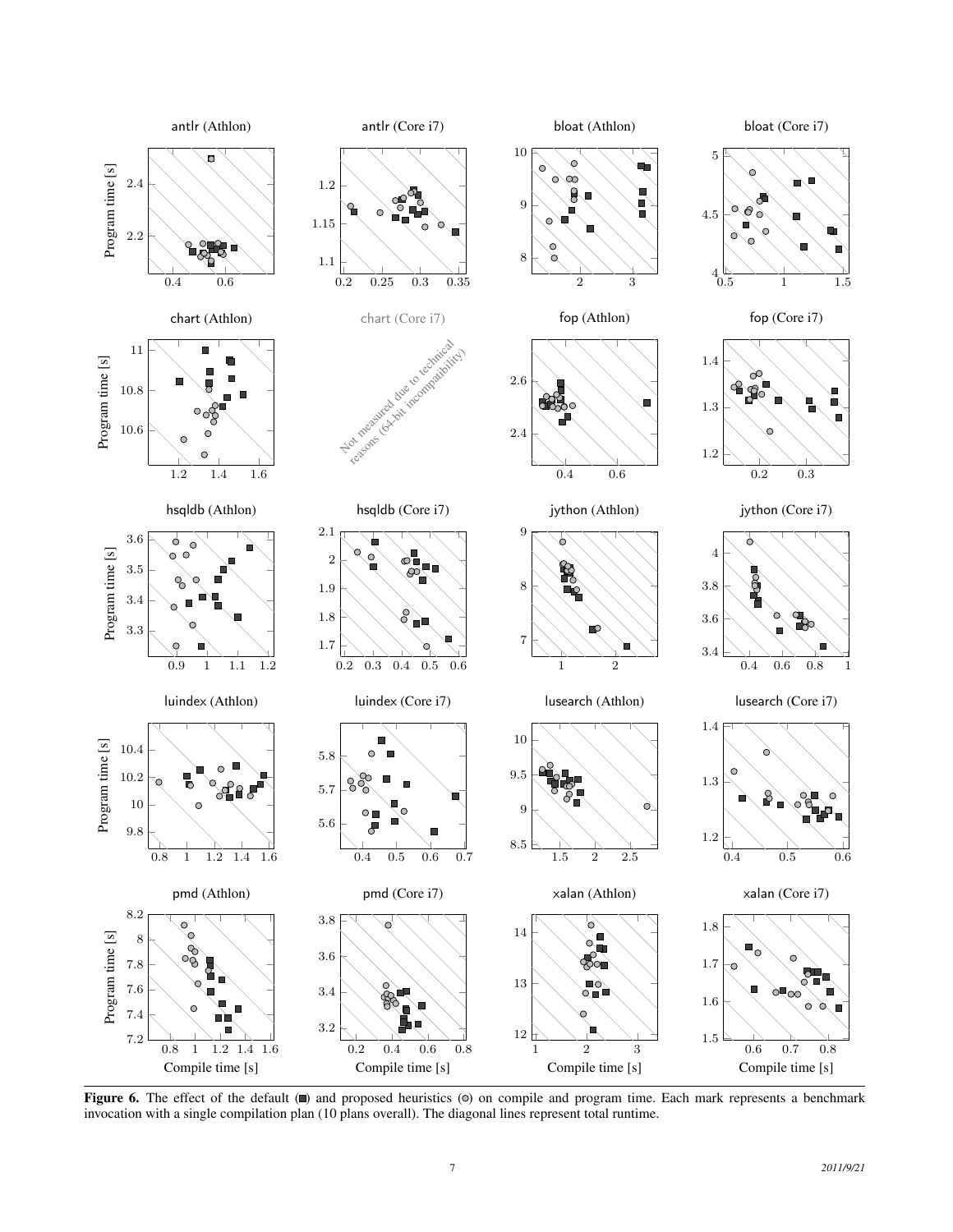<span id="page-7-1"></span>

Figure 7. Speed-up achieved when using the proposed heuristic rather than the default heuristic of Jikes RVM on the Athlon ( $\mathbb{I}$   $\mathbb{D}$ ) and Core i7 ( $\Box$  $\Box$ ), respectively (Geometric mean of matched-pair speed-up for 10 compilation plans).

mal solutions to their respective inlining problems and found that a heuristic based on the dynamic call graph annotated with edge frequencies works best. Our approach, which also relies on the dynamic call graph, differs from the heuristics presented by Arnold et al. by taking indirect benefits into account; their heuristics only model the trade-off between increasing code size and decreasing the number of method calls.

Steiner et al. [\[20\]](#page-9-17) compared a knapsack-based heuristic against two aggressive heuristics which inline in a depth-first or breadthfirst fashion, respectively, until they reach an upper limit to either inlining depth and code expansion. In the comparison, the authors found that only the heuristic that performs a cost-benefit analysis, namely the knapsack-based heuristic, consistently improved performance. The authors remark, however, that "the hardest problem [...] is calculating good estimates of the benefits and costs of inlining  $[\dots]$ ," a problem partly addressed by our work.

Cavazos and O'Boyle [\[7\]](#page-9-18) used genetic algorithms to automatically tune Jikes RVM's inlining heuristics. In a similar fashion, Hoste et al. [\[18\]](#page-9-14) used machine-learning techniques to automatically tune a just-in-time compiler, including its inlining heuristic. Both works report significant reductions in overall runtime. While highly effective, automated tuning of heuristics relies on the availability of useful features to the machine-learning algorithm. If a feature, e.g., the presence of call-graph edges suggestive of further inlining, is not exposed to the algorithm, it simply cannot be taken into account. Our work is thus complementary to such approaches.

Judging *a-priori* whether inlining a method offers any indirect benefits is difficult. Dean and Chambers [\[9\]](#page-9-19) therefore proposed inlining trials, a technique in which the compiler experimentally inlines a method and keeps a record of how much information propagated from caller to callee was actually used for further optimizations. If another decision has to be made to inline such a method, these records are consulted to judge the indirect benefits possible in the current context. Using this technique, the authors were able to significantly reduce compile time with only minor increases in program time.

Suganuma et al. [\[21\]](#page-9-20) present a similar approach to judge the benefits of specialization in a Java virtual machine: impact analysis. Here, at higher optimization levels the just-in-time compiler performs a special, static dataflow analysis. This allows for specialization decisions which take the additional information about the types and values of arguments and certain global variables into account. In contrast to the impact analysis of Suganuma et al., which relies on prior compilation of the method in question by the optimizing compiler, our inlining heuristic can already predict benefits when the optimizing compiler compiles a method for the first time. However, pushing a light-weight static analysis into Jikes RVM's baseline compiler might further improve the accuracy of our callgraph-based heuristic.

Dean et al. [\[10\]](#page-9-21) developed an algorithm to judge the benefits of specialization in the Vortex compiler for Cecil. Like our heuristic, their algorithm bases its judgement on methods called on so-called pass-through arguments. Also, similar to our work, the judgement is based on the program's dynamic call-graph, which Dean et al. gather in a separate profiling run. Together with dataflow information about which arguments are indeed passed through, the Vortex compiler decides whether to specialize with respect to a given argument or not. The main difference between their work and ours is that between explicit specialization and the implicit specialization offered by inlining.

Further inlining is not the only indirect benefit one can reap when inlining a method; thus, the work by Shankar et. al [\[19\]](#page-9-22) is only one example of a wider range of research. In it, the authors developed Jolt, a lightweight dynamic churn optimizer, which carefully guides inlining such that escape analysis becomes more effective and stack allocation of short-lived objects becomes possible.

### <span id="page-7-0"></span>6. Conclusions

In this paper, we have presented a heuristic which is able to better exploit inlining's indirect benefits by predicting when further inlining will be possible. To do so, our heuristic uses only information that is readily available in many modern virtual machines, namely an approximation of the dynamic call-graph; no static analysis or speculative compilation is required. This heuristic is highly accurate and can improve performance both in replay and non-replay settings by reducing compile time and code size. At the same time, its effect on code quality and hence program time is negligible.

This means, however, that the proposed inlining heuristic *ipso facto* does not improve code quality. This is because it only discourages inlining in cases where no indirect benefits due to further inlining are to be expected; it does not encourage inlining above and beyond what the original heuristic proposes. But being more conservative about one's inlining decisions may reduce register pressure and the number of instruction-cache misses. A detailed study of these positive effects, however, is subject to future work.

The proposed heuristic operates under the assumption that guardless inlining is the only indirect benefit caused by precise or extant arguments. If no edge in the dynamic call graph suggests that guardless inlining becomes possible, no size reduction is awarded. The elimination of dynamic type checks (checkcast, instanceof), however, is another indirect benefits that may manifest itself if additional information about arguments becomes available. Modelling this fact more accurately would require splitting the size reduction into two parts: a static part which is always awarded and which accounts for any type checks that might be eliminated and a dynamic part which is awarded based on the heuristic proposed in this paper.

Another way to further increase the heuristic's accuracy requires an enhanced dynamic call-graph profile: Whenever a method call is recorded, the enhanced profiler would also record which argument of the caller (if any) receives the call in question. This enhancement would do away with the need to approximate the possibility of further inlining through the notion of precise- and extant-induced edges,<sup>6</sup> albeit at the expense of some profiling overhead.

<sup>6</sup> Some Java virtual machines, most notably Oracle's HotSpot VM, do not build a dynamic call graph; thus, they would require such an enhancement.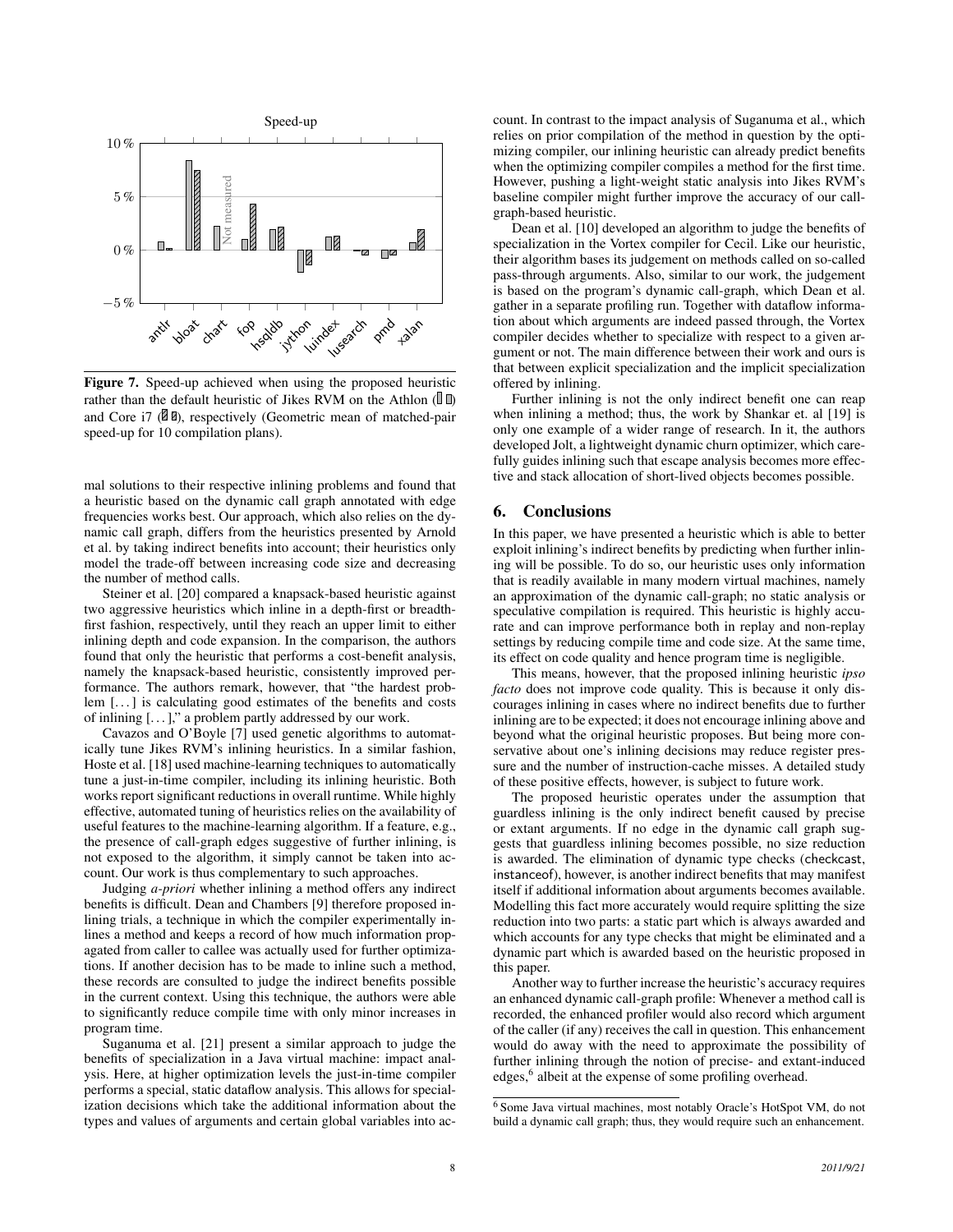<span id="page-8-0"></span>

Figure 8a. The effect of the default ( $\blacksquare$ ) and proposed heuristics ( $\heartsuit$ ) on compile and program time. Each mark represents a benchmark invocation (15 invocations overall). The diagonal lines represent total runtime.